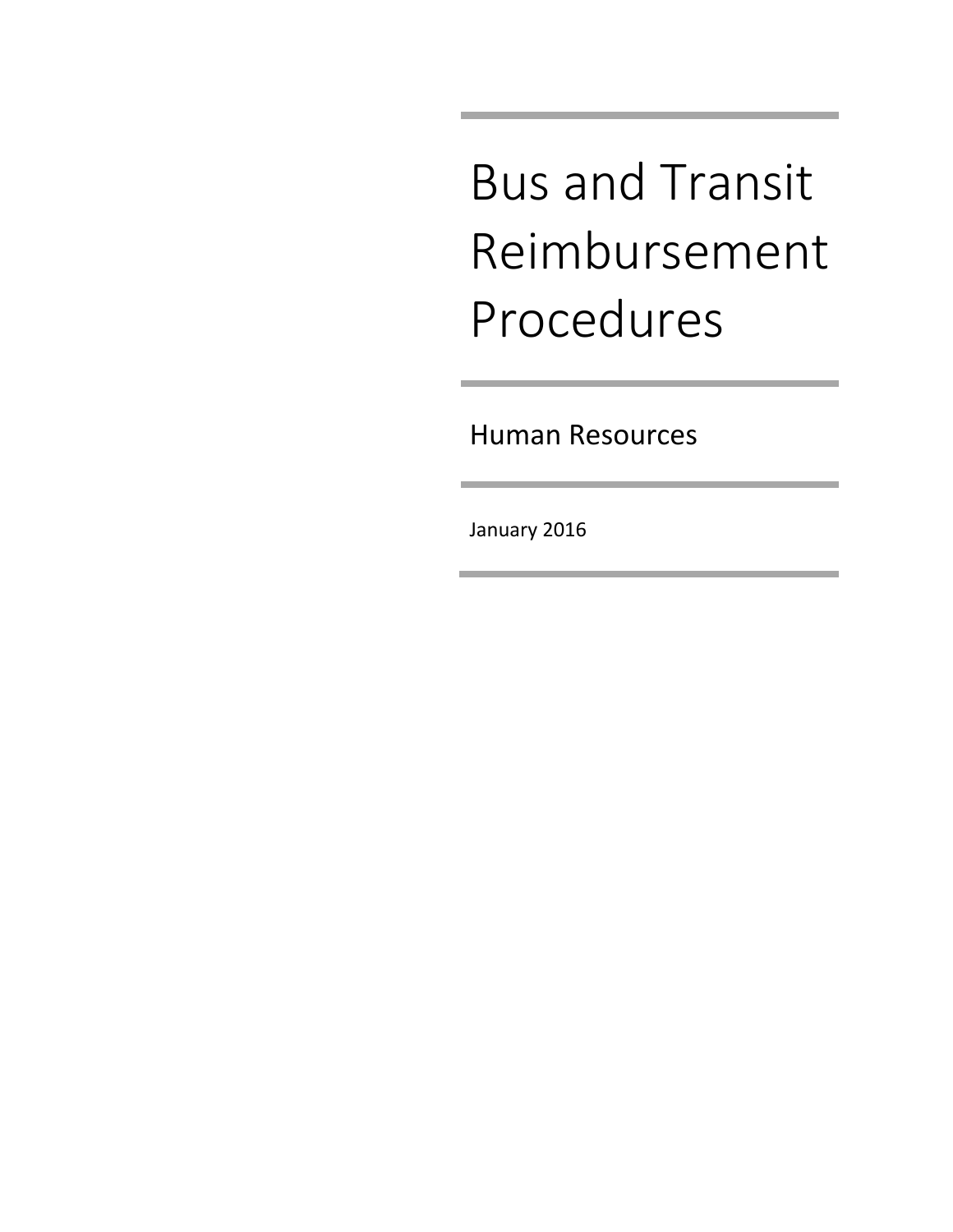**Section 1 Summary Section 2 Employee Process Section 3 Employee Generates Expense Report Section 4 Expense Report Generated by Finance Coordinator Section 5 HR Benefits Approval Process**